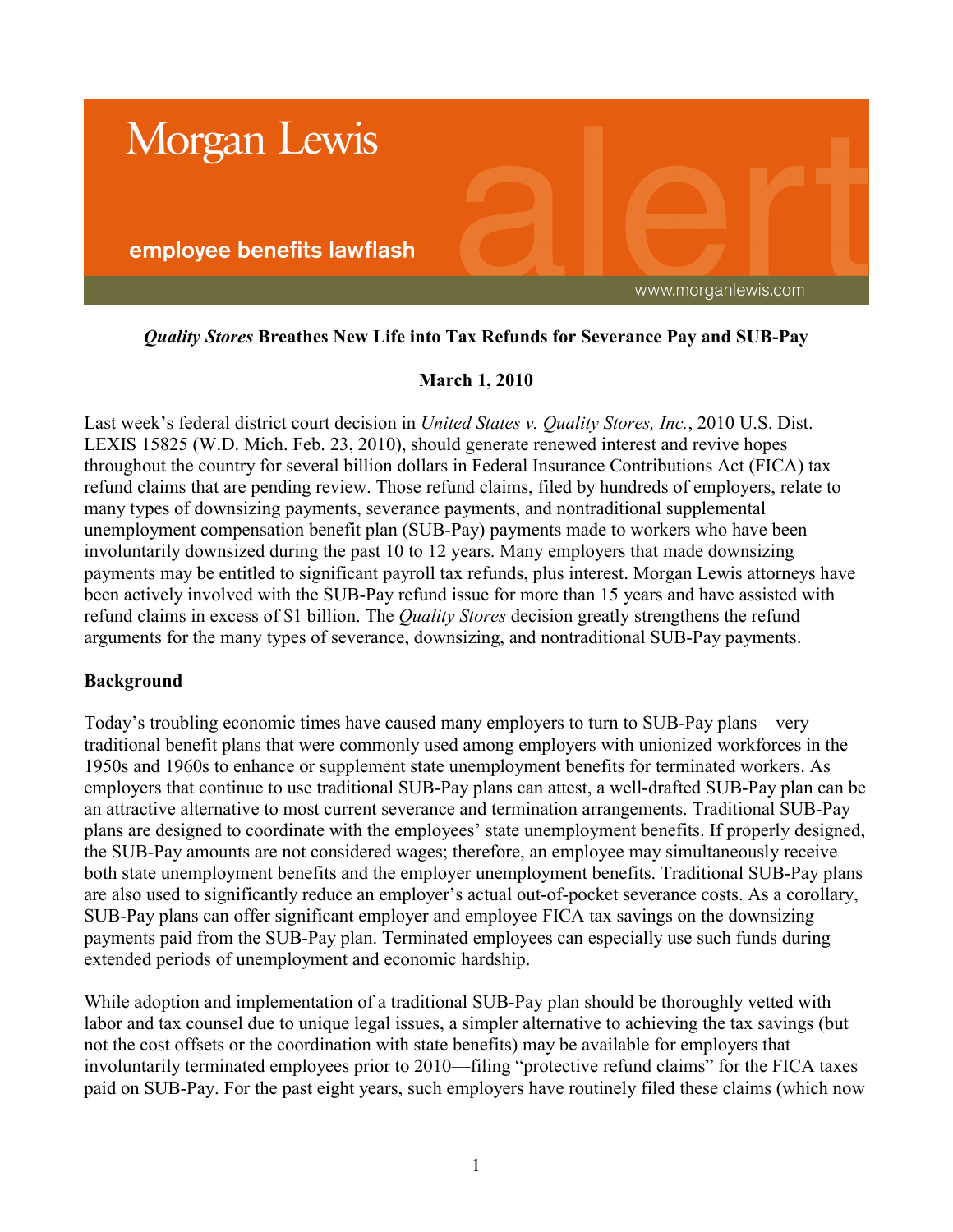collectively total several billion dollars) based on a Court of Federal Claims decision in 2002 that held that severance payments constitute SUB-Pay benefits that are exempt from FICA taxes (and Railroad Retirement Tax Act taxes), provided that three basic statutory requirements of Internal Revenue Code section 3402(o) are met: (i) existence of a plan; (ii) involuntary separation (permanent or temporary); and (iii) there is a reduction in force, plant closing, or other similar condition. *See CSX Corporation, Inc. v. United States*, 52 Fed. Cl. 208 (Apr. 1, 2002). Despite the Federal Circuit's reversal of the Claims Court's favorable decision (*CSX Corp. v. United States*, 518 F.3d 1328 (Fed. Cir. 2008)), the dispute over the FICA exemption for nontraditional SUB-Pay continues (traditional SUB-Pay payments remain exempt and are not being challenged by the IRS) due to the well-reasoned approach taken by the Claims Court and the Federal Circuit's self-described struggles with the issue.

## **The** *Quality Stores* **Decision**

This week, the Federal District Court further stoked the controversy with its *Quality Stores* decision, adopting the Court of Federal Claims' approach and specifically rejecting the Federal Circuit's analysis. The court held that traditional severance payments that satisfy section 3402(o)'s three aforementioned requirements are exempt from FICA taxes.

### **What Next**?

The *Quality Stores* decision will likely be appealed to the U.S. Court of Appeals for the Sixth Circuit. In the meantime, we continue to recommend that employers protect their FICA tax refund rights by filing protective refund claims for 2006 (as well as 2007–09) if substantial termination or severance payments were made to involuntarily terminated employees in those years. In that regard, note that additional important arguments exist that were not briefed or argued in either *CSX* or *Quality Stores*, but that can significantly enhance the refund claims and increase the likelihood of success. The decision about whether and how to "perfect" those claims (by identifying the actual disputed amount and collecting employee acknowledgements/consents) can be made in the ensuing months, but the deadline for filing 2006 protective refund claims expires on Thursday, April 15, 2010. While the timing is short, such protective refund claims are easy to file (typically taking only one or two hours), even with the recent changes to certain FICA refund tax forms and procedures.

### **DEADLINE: Employers that paid significant termination benefits to involuntarily terminated employees in 2006 should file "protective" refund claims no later than Thursday, April 15, 2010. These protective refund claims can be easily filed in about an hour to preserve any refund rights an employer may have and to preserve the statute of limitations.**

Morgan Lewis has handled numerous government and private-sector matters addressing both traditional and nontraditional SUB-Pay plans, including working on more than half of the SUB-Pay rulings issued by the IRS in the last 20 years.

If you have any questions about any of the issues discussed in this LawFlash, please contact any of the following Morgan Lewis attorneys:

| Washington, D.C. |              |                             |
|------------------|--------------|-----------------------------|
| Mary B. Hevener  | 202.739.5982 | $m$ hevener@morganlewis.com |
| David R. Fuller  | 202.739.5990 | dfuller@morganlewis.com     |